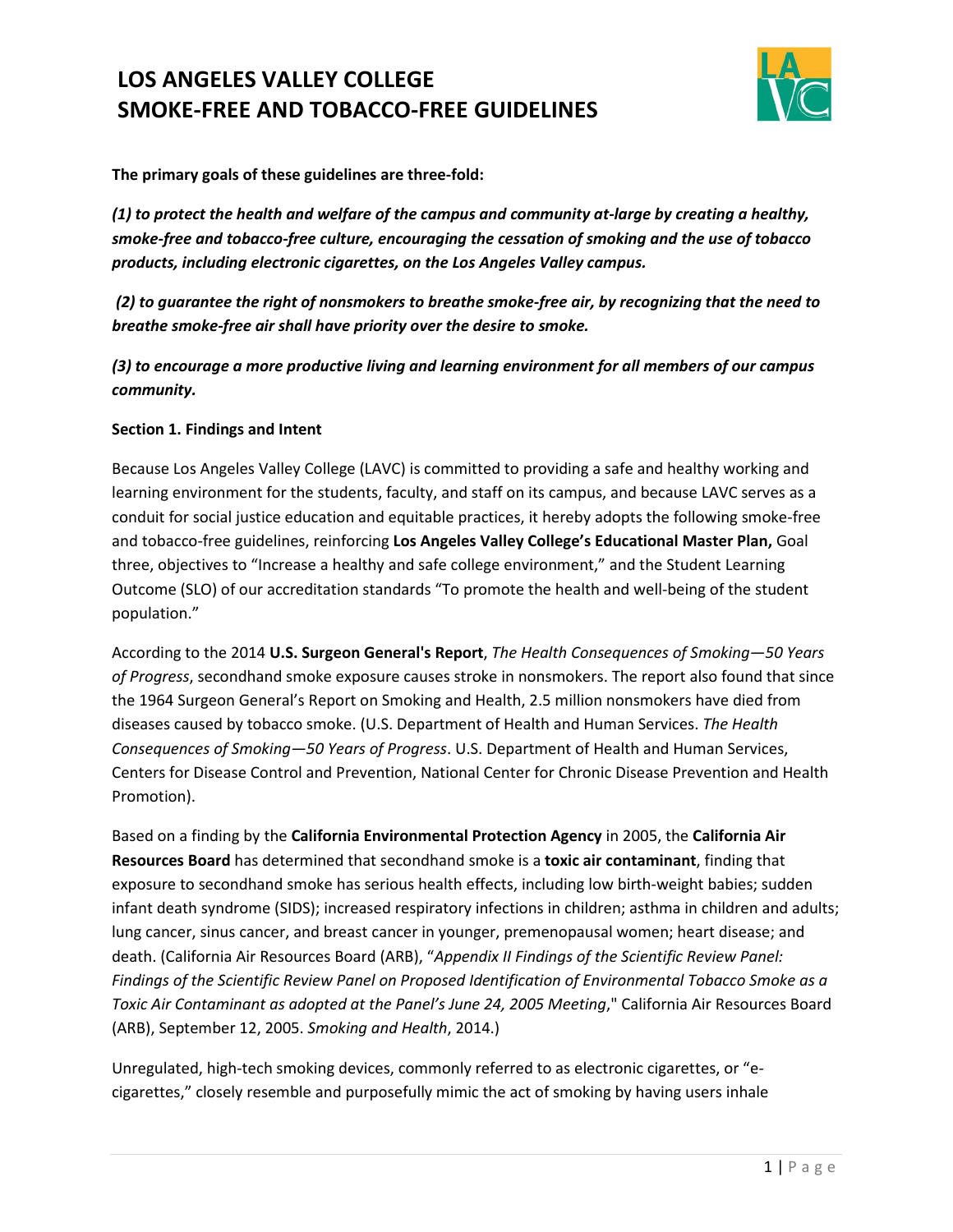

 *electronic cigarettes conducted by FDA*," Food and Drug Administration (FDA), July 22, 2009; <http://www.fda.gov/NewsEvents/PublicHealthFocus/ucm173146.htm>Accessed on: October 22, 2009.) vaporized liquid nicotine created by heat through an electronic ignition system. After testing a number of e-cigarettes from two leading manufacturers, the **Food and Drug Administration (FDA)** determined that various samples tested contained not only nicotine but also detectable levels of known carcinogens and toxic chemicals, including tobacco-specific nitrosamines and diethylene glycol, a toxic chemical used in antifreeze. The FDA's testing also suggested that "quality control processes used to manufacture these products are inconsistent or non-existent." ([n.a.], "*Summary of results: laboratory analysis of* 

 According to a more recent study, electronic cigarette emissions are made up of a high concentration of smoke. (Fuoco, F.C.; Buonanno, G.; Stabile, L.; Vigo, P., "*Influential parameters on particle concentration*  substances, which may appear similar to the smoke emitted by traditional tobacco products. Their use in concern and confusion and leads to difficulties in enforcing prohibitive smoking guidelines. ultrafine particles, and the particle concentration is higher than in conventional tobacco cigarette *and size distribution in the mainstream of e-cigarettes*," Environmental Pollution 184: 523-529, January 2014.) Electronic cigarettes produce an aerosol or vapor of undetermined and potentially harmful workplaces and public places where smoking of traditional tobacco products is prohibited creates

 **in the United States have adopted smoke-free or tobacco-free policies and this number is rising**  policies at universities, colleges, and other institutions of higher learning across the United States. The  **Valley College Work Environment Committee finds and declares that the purposes of these guidelines**   **are (1)** *to protect the health and welfare of the campus and community at-large by creating a healthy, have priority over the desire to smoke; and (3) to encourage a more productive living and learning*  According to the American Nonsmokers' Rights Foundation, **more than 1,300 colleges and universities steadily.** The **American College Health Association** "encourages colleges and universities to be diligent in their efforts to achieve a 100% indoor and outdoor campus-wide tobacco-free environment." **The United States Department of Health and Human Services (HHS)** has created the Tobacco-Free College Campus Initiative (TFCCI) to promote and support the adoption and implementation of tobacco-free smoking of tobacco, hookahs, or marijuana and the use of electronic cigarettes are forms of air pollution and constitute both a danger to health and a material public nuisance. **Accordingly, the Los Angeles**  *smoke-free and tobacco-free culture, encouraging the cessation of smoking and the use of tobacco products, including electronic cigarettes, on the Los Angeles Valley campus. (2) to guarantee the right of nonsmokers to breathe smoke free air, by recognizing that the need to breathe smoke free air shall environment for all members of our campus community.*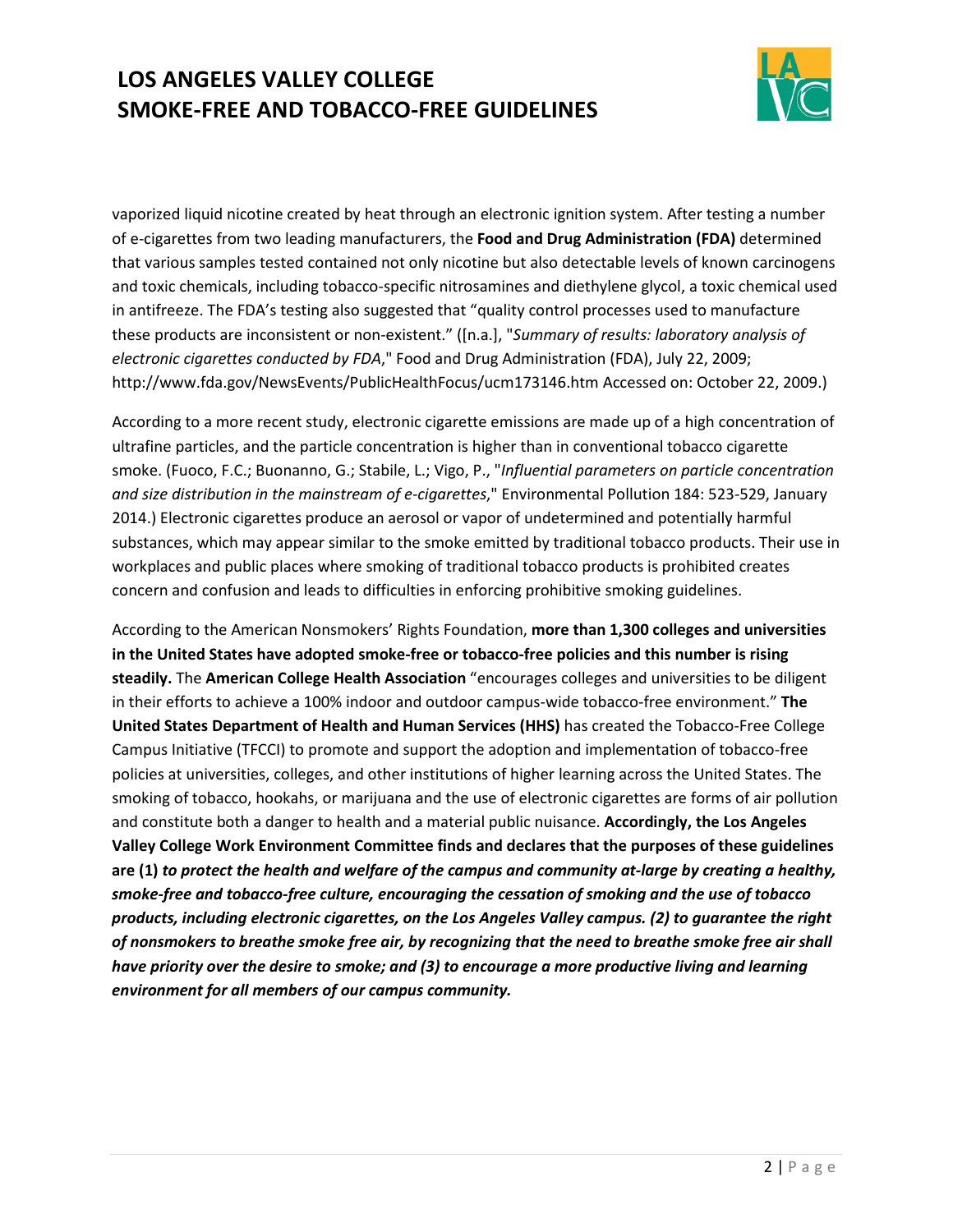

### **Section 2. Definitions**

 **A**. "Electronic Smoking Device" means any product containing or delivering nicotine or any other purpose of inhaling vapor or aerosol from the product. The term includes any such device, whether manufactured, distributed, marketed, or sold as an e-cigarette, e-cigar, e-pipe, e-hookah, substance intended for human consumption that can be used by a person in any manner for the or vape pen, or under any other product name or descriptor.

 **B.** "Hookah" means a water pipe and any associated products and devices which are used to produce fumes, smoke, and/or vapor from the burning of material including, but not limited to, tobacco, shisha, or other plant matter.

 cigarette, or pipe, or any other lighted or heated tobacco or plant product intended for any form. "Smoking" also includes the use of an electronic smoking device which creates an aerosol or vapor, in any manner or in any form, or the use of any oral smoking device for the **C**. "Smoking" means inhaling, exhaling, burning, or carrying any lighted or heated cigar, inhalation, including hookahs and marijuana, whether natural or synthetic, in any manner or in purpose of circumventing the prohibition of smoking in this Article.

 **D**. "Tobacco Product" means any substance containing tobacco leaf, including but not limited to, blunts, clove cigarettes, or any other preparation of tobacco; and any product or formulation of sale, or otherwise distributed with the expectation that the product or matter will be introduced approved by the U.S. Food and Drug Administration for use in treating nicotine or tobacco cigarettes, cigars, pipe tobacco, hookah tobacco, snuff, chewing tobacco, dipping tobacco, bidis, matter containing biologically active amounts of nicotine that is manufactured, sold, offered for into the human body by inhalation; but does not include any cessation product specifically dependence.

#### **Section 3. Smoking and Tobacco Use discouraged on Campus**

 entirely smoke-free and tobacco-free. These Smoke-free and Tobacco-Free Guidelines apply to all Los Angeles Valley College facilities, property, and vehicles, owned or leased, regardless of location. Smoking and the use of tobacco products shall not be permitted in any enclosed place, products shall also be discouraged outdoors on all Los Angeles Valley College campus property, as well as in all personal vehicles while on campus. These guidelines apply to all students, In light of the aforementioned findings, the Los Angeles Valley College campus strives to be including, but not limited to, all offices, classrooms, hallways, waiting rooms, restrooms, meeting rooms, community areas, and performance venues. Smoking and the use of tobacco including, but not limited to, parking lots, paths, fields, sports/recreational areas, and stadiums, faculty, staff, and other persons on campus, regardless of the purpose for their visit.